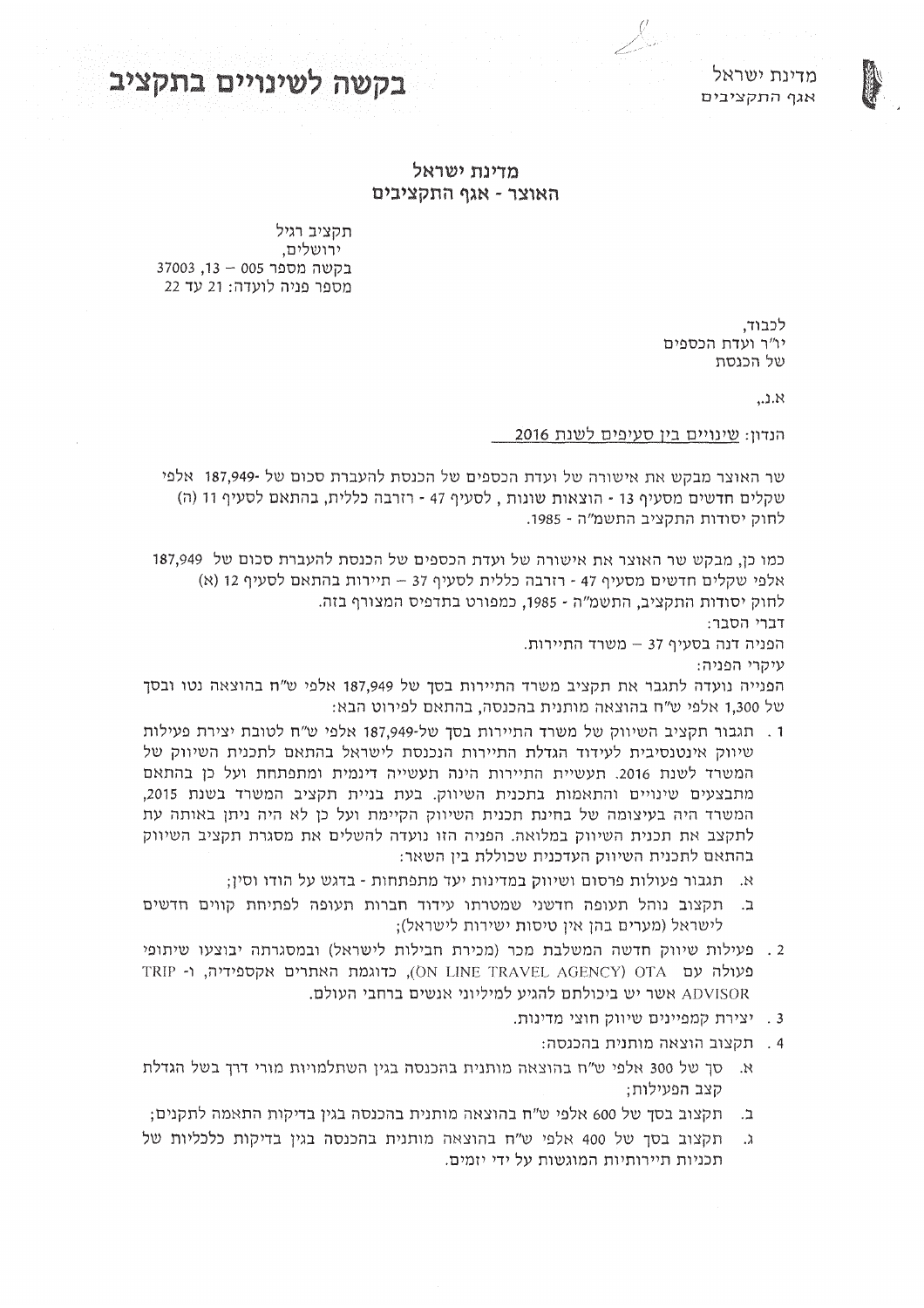

מדינת ישראל

**+2=>A+ 522/82@4 .@>+** VRJR^\_bM \KI

. שינויים פנימיים בתקציב המשרד וביניהם: תגבור תקציב יחידת מערכות המידע של המשרד עבור פיתוח מאגר מידע לתיירים, אפליקציה תיירותית, לשכת תיירות וירטואלית, פיתוח אתר Goisrael, תוספת תקציב לפעולות אבטחה של השר בהתאם להנחיית השב"כ, תגבור תקציב סטטיסטיקה וסקרים תקצוב עבור חברה שנשכרה לביצוע שינוי מבנה הארגוני של המשרד.

בשינוי זה אין שימוש ברזרבה כללית.

בכבוד רב, אמיר לוי ממונה על התקציבים⁄

 $\n :$ העתק החשב הכללי (2) מבקר המדינה חשב החשב הכללי חשב תקציב לא משוייך קצין תקציבים הוצאות שונות רפרנט הוצאות שונות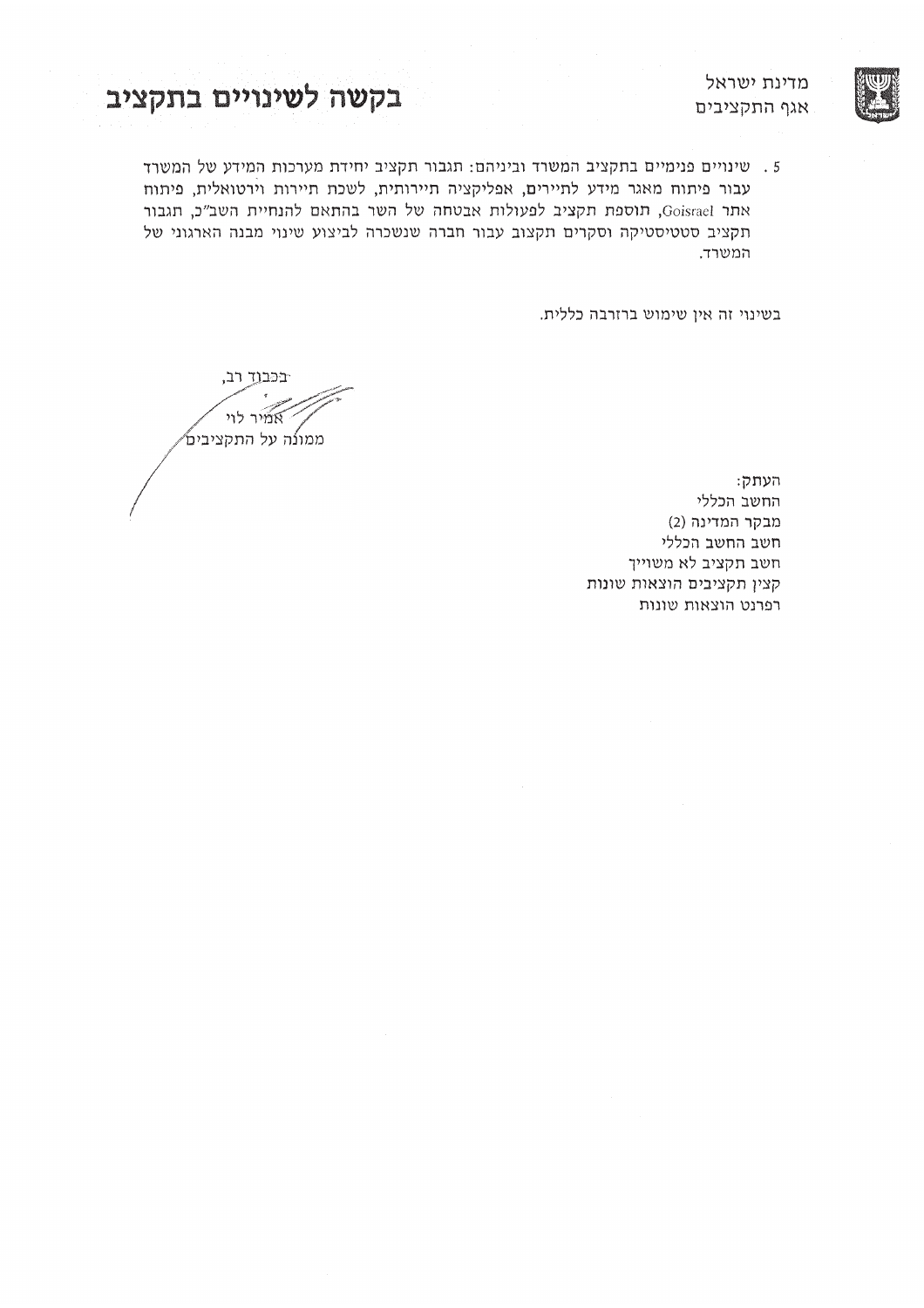TRE<br>TRE 08/06/2016 0M[a f $11:11:14$  $\frac{1}{1}$  :  $\frac{1}{1}$ 

**A82-6 4\*?@2**

### **;,\*)?=/\*.** התקציבים<br>הת

### **.**<br>አስ **?<96 # ) "" A8@4 &+2=>A**  $2016$

JR^\_b  $\zeta$ הוצאות<br>ה w<br>Artis

> `NaRI  $\frac{1}{2}$ Laas<br>J  $0021$  : תעדה

r<br>Edau

TXL.J

no<br>1

0RNYRaU

MJ`O`U

07/06/2016

כללו

 $(N_1, N_2)$ שקלים חדשים)

|          | סכומי השינוי            |              |            |               |       | ヒメシレビ     | הוצאה  |            |        |                      |          |
|----------|-------------------------|--------------|------------|---------------|-------|-----------|--------|------------|--------|----------------------|----------|
| ה<br>הלי | הרשאת להת'   שיא כח אדם | הוצאה מותנית | הוצאה      | $\frac{1}{2}$ | ACIN  | ולהתחייב  | מותנית | הוצאה      |        | שם הפרט              | מספר פרט |
|          |                         |              | $-187,949$ |               |       |           |        | 3,913,438  | ج<br>آ | הוצאות שונות         | 13       |
|          |                         |              |            |               |       |           |        | 3,725,489  | ふ      | =========            |          |
|          |                         |              | $-187,949$ |               |       |           |        | 3,913,438  | ج<br>آ | הוצאות שונות         | 1301     |
|          |                         |              |            |               |       |           |        | 3,725,489  | Ļ      | しょうしんしん しんしん         |          |
|          |                         |              | $-187,949$ |               |       |           |        | 2,584,040  | ċ      | 20105   הוצאות שונות |          |
|          |                         |              |            |               |       |           |        | 2,396,091  | Ļ      |                      |          |
|          |                         |              | 187,949    |               | 564.0 | 5,019,847 |        | 502,051    | ć      | רזרבה כללית          | 47       |
|          |                         |              |            |               | 564.0 | 5,019,847 |        | 690,000    | ふ      | ___________          |          |
|          |                         |              | 187,949    |               | 564.0 | 5,019,847 |        | 502,051    | ć      | רזרבה כללית          | 4701     |
|          |                         |              |            |               | 564.0 | 5,019,847 |        | 690,000    | Ļ,     | 电电动电阻 机机构            |          |
|          |                         |              | 187,949    |               |       |           |        | $-187,949$ | ج<br>أ | תוכנית מעבר - רזרבה  | 470102   |
|          |                         |              |            |               |       |           |        |            | Ļ      | כלית                 |          |
|          |                         |              |            |               |       |           |        |            |        | <b>A A H H H H H</b> |          |

יסכומים<br>י  $\lesssim$ J^W התקציב<br>— כוללים bNa\_J ςαια TRRECCO Eurk,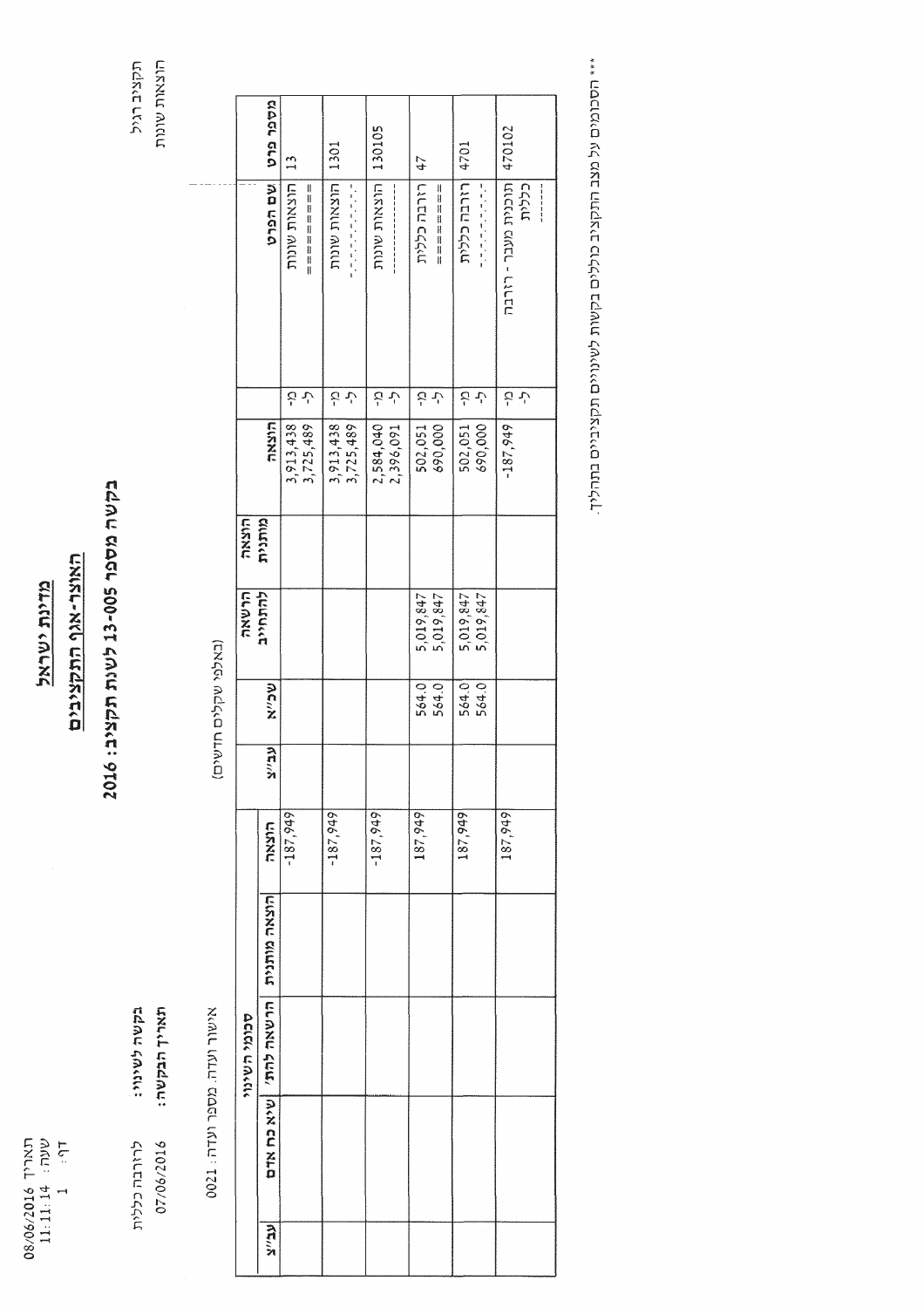$\begin{array}{rl} 11:11:11 \ 1 & 1 & 1 \ 1 & 1 & 1 \ 1 & 1 & 1 \end{array}$ 

מדינת ישראל

## האוצר-אגף התקציבים

# בקשה מספר 200-73 לשנת תקציב: 2016

משרד התיירות תקציב רגיל

אישור ועדה. מספר ועדה: 2022

בקשה לשינוי: תאריך הבקשה:

מרזרבה כללית 07/06/2016 (באלפי שקלים חדשים)

|              | מספר פרט          |                    |                                   |                  |                  |                                                |                                       |                                          |                     |                                        |                                            |                               |
|--------------|-------------------|--------------------|-----------------------------------|------------------|------------------|------------------------------------------------|---------------------------------------|------------------------------------------|---------------------|----------------------------------------|--------------------------------------------|-------------------------------|
|              |                   | 37                 | 3701                              | 370101           | 370102           | 3702                                           | 370208                                | 3703                                     | 370304              | 370316                                 | 3704                                       | 370405                        |
|              | שם הפרט           | משרד התירות        | מינהל ושירותים כלליים<br>しししょうししじ | ACL<br>j         | מנהלה            | פיתוח המוצר התיירותי<br>化正式压力 化正式压力 医抗原性的 医后后的 | תיירות בישראל<br>הכשרת כח אדם ושירותי | המינהל לשיווק התיירות<br>ISCALXS<br>人名尼亚 | שיווק תיירות בישראל | פעולות שיווק תיירות<br>המתבצעות בחוייל | פעולות תכנון וכלכלה<br>化正式电压 化电压电压电压电压电压电压 | פעולות תכנון, פיתוח<br>וכלכלה |
|              |                   | さか                 | ひし                                | さか               | とし               | ひし                                             | ひと                                    | とう                                       | とし                  | $\mathcal{L}$ $\mathcal{L}$            | とし                                         | さか                            |
|              | הנצאה             | 339,344<br>527,293 | 70,147<br>75,097                  | 42,853<br>42,853 | 27,294<br>32,244 | 16,296<br>18,596                               | 16,256<br>18,556                      | 387,496<br>207,547                       | 24,262<br>28,262    | 183,285<br>359,234                     | 24,593<br>25,343                           | 3,104<br>3,104                |
| <b>HXXM</b>  | מותנית            | $4,064$<br>5,364   |                                   |                  |                  | $1,000$<br>$1,300$                             | $1,300$<br>$1,300$                    | 3,064                                    | 940                 | $3,024$<br>$3,024$                     | 1,000                                      | 1,000                         |
| じメラしじ        | להתחייב           | 15,000             |                                   |                  |                  |                                                |                                       | 15,000                                   |                     | 15,000<br>15,000                       |                                            |                               |
|              | שכיא              | 142.5<br>142.5     | 142.5<br>m<br>142.                | 142.5<br>142.5   |                  |                                                |                                       |                                          |                     |                                        |                                            |                               |
|              | ה<br>הליל         | 306<br>306         | 306                               | 306<br>306       |                  |                                                |                                       |                                          |                     |                                        |                                            |                               |
|              | הנצאה             | 187,949            | 4,950                             |                  | 4,950            | 2,300                                          | 2,300                                 | 179,949                                  | 4,000               | 175,949                                | 750                                        |                               |
| סכומי השינוי | הוצאה מותנית      | 1,300              |                                   |                  |                  | 300                                            | 300                                   |                                          |                     |                                        | 1,000                                      | 1,000                         |
|              | הרשאת להתי        |                    |                                   |                  |                  |                                                |                                       |                                          |                     |                                        |                                            |                               |
|              | <b>BTX CO XYU</b> |                    |                                   |                  |                  |                                                |                                       |                                          |                     |                                        |                                            |                               |
|              | ה<br>הולד         |                    |                                   |                  |                  |                                                |                                       |                                          |                     |                                        |                                            |                               |